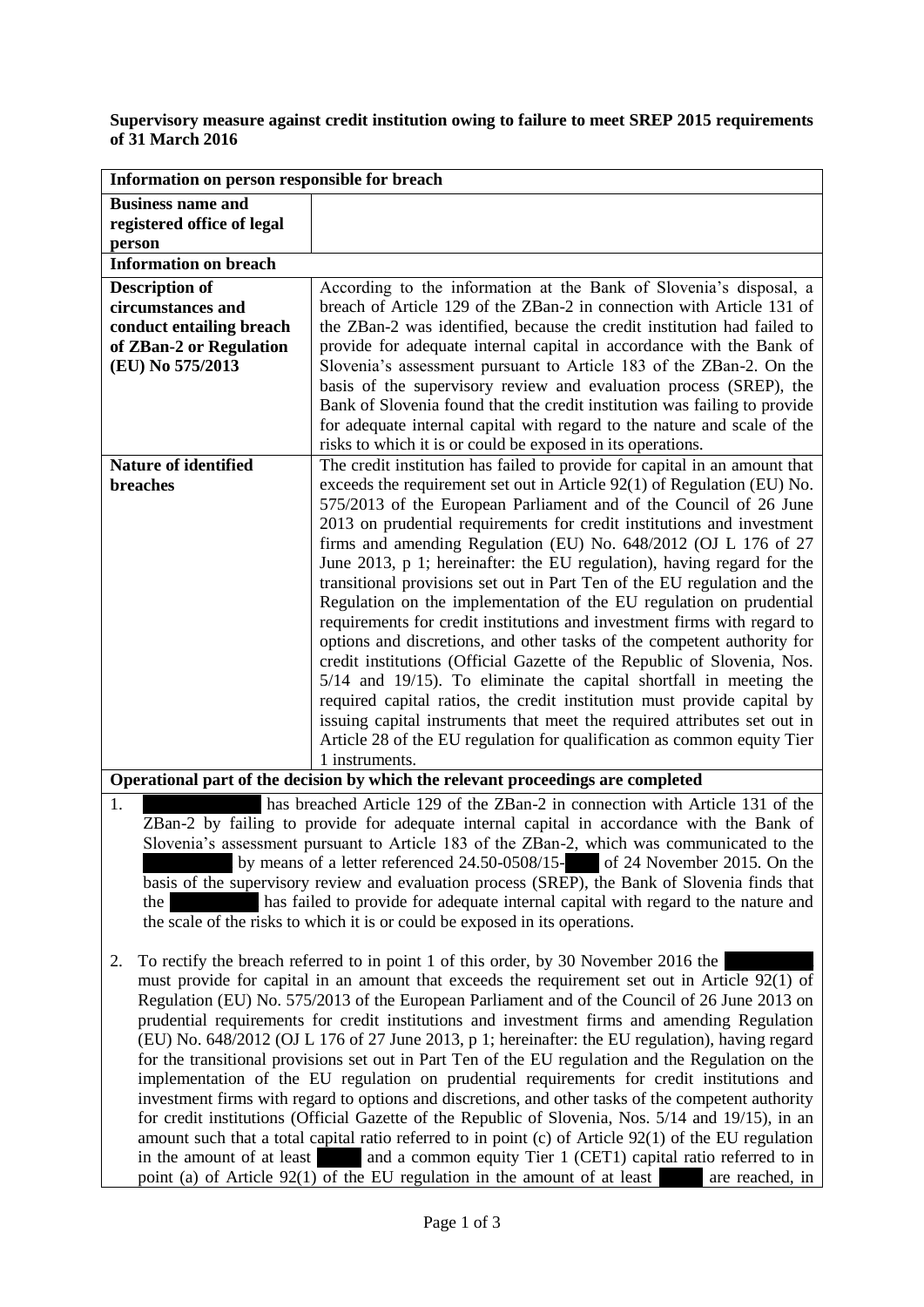accordance with the letter referenced 24.50-0508/15-<br>
of 24 November 2015 (SREP 2015). To eliminate the capital shortfall, the same same must provide for the required capital ratios to be met by issuing capital instruments that meet the required attributes set out in Article 28 of the EU regulation for qualification as common equity Tier 1 instruments.

- 3. An action plan detailing the measures to eliminate the capital shortfall in accordance with point 2 of this order and highlighting how the required capital ratios set out in point 2 of this order will be met must be submitted to the Bank of Slovenia by the management board of the same by  $30$  April 2016. The action plan of the management board of the same must define the timetable for the implementation of individual measures, and the persons responsible for the implementation of individual measures and activities in accordance with the internal organisational structure of the savings bank must report to the Bank of Slovenia on the implementation of measures on a monthly basis in accordance with the action plan, by the tenth day of the current month for the previous month (regular report), or without delay in the event of material facts and circumstances affecting the implementation of the action plan (*ad hoc* report), compiling the first regular report for the situation as at 31 May 2016.
- 4. Within eight days of receiving this order the same must report to the Bank of Slovenia the name of the responsible member of the management board and the names of the responsible persons defined in accordance with the internal organisational structure at the same or the names of external contractors of the same who will be responsible for implementing who will be responsible for implementing individual activities to eliminate the capital shortfall at the same in accordance with point 2 of this order and for preparing and implementing the action plan referred to in point 3 of this order.
- 5. In accordance with point 7 of the second paragraph of Article 250 of the ZBan-2 and in connection with points 1 and 2 of this order, the Bank of Slovenia is imposing an additional measure on the whereby the may not pay not pay or interest to whereby the same say interest to saving bank may not pay profits or interest to shareholders or the holders of Additional Tier 1 instruments. The prohibition referred to in point 7 of the second paragraph of Article 250 of the  $ZBan-2$  shall apply until the same provides for the elimination of the capital shortfall in meeting the required capital ratios in accordance with the requirement set out in point 2 of this order.
- 6. In accordance with point 10 of the second paragraph of Article 250 of the ZBan-2 and in connection with points 1 and 2 of this order, the Bank of Slovenia is imposing an additional measure on the savings bank is prohibited from paying variable remuneration to staff in the form of an appropriate percentage of total net income in the financial year, because the payment of variable remuneration endangers the fulfilment of obligations or targets with regard to the elimination of the capital shortfall of the same same and the attainment of the required capital ratios of the set out in point  $2$  of this order. The prohibition referred to in point 10 of the second paragraph of Article 250 of the ZBan-2 shall apply until the same provides for the elimination of the capital shortfall in meeting the required capital ratios in accordance with the requirement set out in point 2 of this order.
- 7. In accordance with Article 277 of the ZBan-2, the following information in connection with this supervisory measure shall be published on the Bank of Slovenia website after these proceedings have been completed:
	- $\triangleright$  information on the breach:
		- a description of the circumstances and conduct entailing the breach,
		- the nature of the identified breaches:
	- $\triangleright$  the operational part of the decision by which the relevant proceedings were completed; and
	- $\triangleright$  information as to whether judicial protection proceedings have been initiated against the decision in accordance with the ZBan-2.

In accordance with the second paragraph of Article 278 of the ZBan-2 in connection with the first